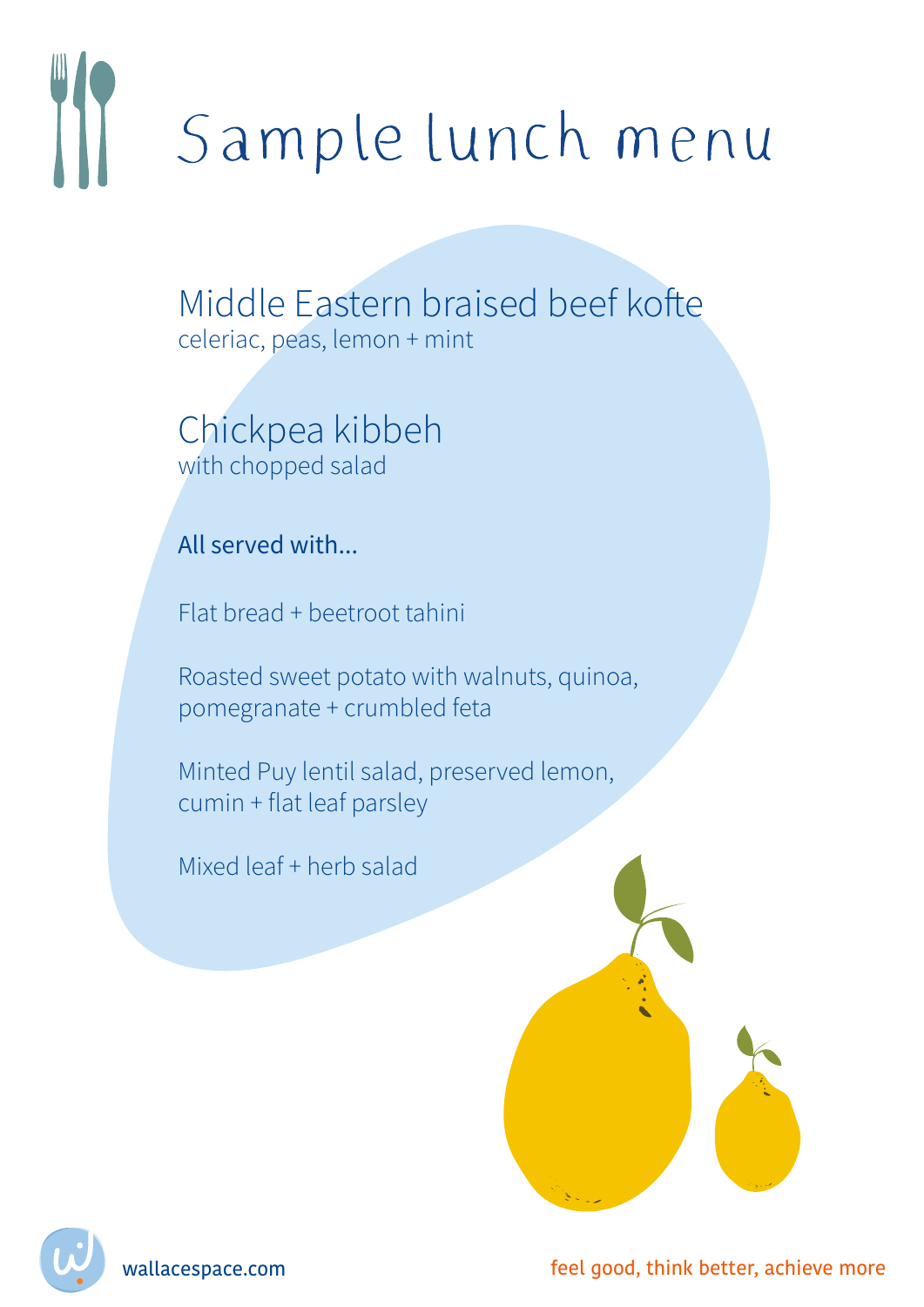### III Sample lunch menu

Pulled brisket tacos with sour cream + pickled red onion

Mexican potato cakes spring onions, parsley, cheese + cornmeal

All served with

Tomato, jalapeño + avocado salsa

Roast pumpkin + cauliflower, black beans + cascabel chillies

Kale Caesar with cavolo nero, croutons, grated Parmesan + miso caesar dressing

Mixed leaf + herb salad



wallacespace.com feel good, think better, achieve more